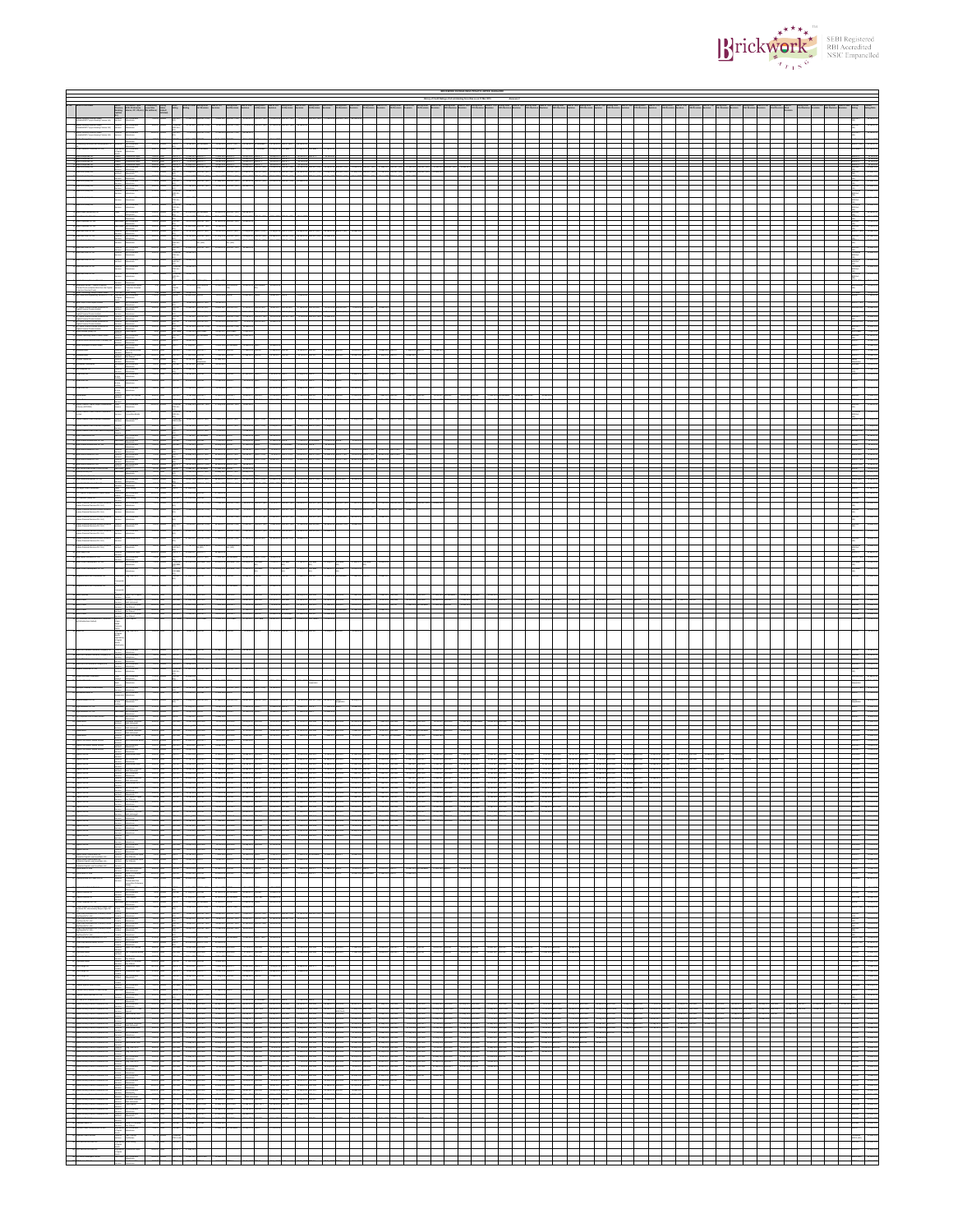|   |                        | 드드                                                                                                                                               | <u>th</u>           |               |               |   |  |  |  |  |  |  |  |  |  |  |  |  |  |  |                                                                                                                                                                                                    |
|---|------------------------|--------------------------------------------------------------------------------------------------------------------------------------------------|---------------------|---------------|---------------|---|--|--|--|--|--|--|--|--|--|--|--|--|--|--|----------------------------------------------------------------------------------------------------------------------------------------------------------------------------------------------------|
|   |                        |                                                                                                                                                  |                     |               |               |   |  |  |  |  |  |  |  |  |  |  |  |  |  |  |                                                                                                                                                                                                    |
|   | Ξŧ                     |                                                                                                                                                  | $ \frac{1}{2}$      |               |               |   |  |  |  |  |  |  |  |  |  |  |  |  |  |  |                                                                                                                                                                                                    |
|   | li l                   |                                                                                                                                                  |                     |               |               |   |  |  |  |  |  |  |  |  |  |  |  |  |  |  |                                                                                                                                                                                                    |
|   | Ш                      |                                                                                                                                                  |                     |               |               |   |  |  |  |  |  |  |  |  |  |  |  |  |  |  |                                                                                                                                                                                                    |
|   |                        |                                                                                                                                                  |                     |               |               |   |  |  |  |  |  |  |  |  |  |  |  |  |  |  |                                                                                                                                                                                                    |
|   |                        |                                                                                                                                                  |                     |               |               |   |  |  |  |  |  |  |  |  |  |  |  |  |  |  |                                                                                                                                                                                                    |
|   | mn                     |                                                                                                                                                  | $rac{1}{2}$         |               |               |   |  |  |  |  |  |  |  |  |  |  |  |  |  |  |                                                                                                                                                                                                    |
|   |                        |                                                                                                                                                  |                     |               |               |   |  |  |  |  |  |  |  |  |  |  |  |  |  |  |                                                                                                                                                                                                    |
|   | ۳ŧ                     |                                                                                                                                                  | $\frac{1}{2}$       |               |               |   |  |  |  |  |  |  |  |  |  |  |  |  |  |  |                                                                                                                                                                                                    |
|   |                        |                                                                                                                                                  |                     |               |               |   |  |  |  |  |  |  |  |  |  |  |  |  |  |  |                                                                                                                                                                                                    |
|   |                        |                                                                                                                                                  |                     |               |               |   |  |  |  |  |  |  |  |  |  |  |  |  |  |  |                                                                                                                                                                                                    |
|   | E                      |                                                                                                                                                  |                     |               |               |   |  |  |  |  |  |  |  |  |  |  |  |  |  |  |                                                                                                                                                                                                    |
|   |                        |                                                                                                                                                  | - 1                 |               |               |   |  |  |  |  |  |  |  |  |  |  |  |  |  |  |                                                                                                                                                                                                    |
|   | $=$ $=$                |                                                                                                                                                  | ŦF                  |               |               |   |  |  |  |  |  |  |  |  |  |  |  |  |  |  |                                                                                                                                                                                                    |
|   |                        |                                                                                                                                                  | Ŧ                   |               |               |   |  |  |  |  |  |  |  |  |  |  |  |  |  |  |                                                                                                                                                                                                    |
|   |                        |                                                                                                                                                  |                     |               |               |   |  |  |  |  |  |  |  |  |  |  |  |  |  |  |                                                                                                                                                                                                    |
|   |                        |                                                                                                                                                  |                     | == = =        |               |   |  |  |  |  |  |  |  |  |  |  |  |  |  |  |                                                                                                                                                                                                    |
|   | ≕                      | $\overline{\phantom{a}}$                                                                                                                         |                     |               |               |   |  |  |  |  |  |  |  |  |  |  |  |  |  |  |                                                                                                                                                                                                    |
|   |                        |                                                                                                                                                  |                     | 事相事           |               |   |  |  |  |  |  |  |  |  |  |  |  |  |  |  |                                                                                                                                                                                                    |
|   |                        |                                                                                                                                                  |                     |               |               |   |  |  |  |  |  |  |  |  |  |  |  |  |  |  |                                                                                                                                                                                                    |
|   | $\frac{1}{2}$          |                                                                                                                                                  | an <b>Stational</b> |               |               |   |  |  |  |  |  |  |  |  |  |  |  |  |  |  |                                                                                                                                                                                                    |
|   |                        |                                                                                                                                                  |                     |               |               |   |  |  |  |  |  |  |  |  |  |  |  |  |  |  |                                                                                                                                                                                                    |
|   |                        |                                                                                                                                                  |                     |               |               |   |  |  |  |  |  |  |  |  |  |  |  |  |  |  |                                                                                                                                                                                                    |
|   |                        |                                                                                                                                                  |                     |               |               |   |  |  |  |  |  |  |  |  |  |  |  |  |  |  |                                                                                                                                                                                                    |
|   |                        |                                                                                                                                                  | = 6                 |               |               |   |  |  |  |  |  |  |  |  |  |  |  |  |  |  |                                                                                                                                                                                                    |
|   |                        |                                                                                                                                                  |                     | $\frac{1}{2}$ |               |   |  |  |  |  |  |  |  |  |  |  |  |  |  |  |                                                                                                                                                                                                    |
|   |                        |                                                                                                                                                  |                     |               |               |   |  |  |  |  |  |  |  |  |  |  |  |  |  |  |                                                                                                                                                                                                    |
|   |                        |                                                                                                                                                  |                     |               |               |   |  |  |  |  |  |  |  |  |  |  |  |  |  |  |                                                                                                                                                                                                    |
|   |                        |                                                                                                                                                  |                     |               |               |   |  |  |  |  |  |  |  |  |  |  |  |  |  |  |                                                                                                                                                                                                    |
|   |                        | -                                                                                                                                                |                     |               |               |   |  |  |  |  |  |  |  |  |  |  |  |  |  |  |                                                                                                                                                                                                    |
|   |                        |                                                                                                                                                  | $\frac{1}{2}$       |               |               |   |  |  |  |  |  |  |  |  |  |  |  |  |  |  |                                                                                                                                                                                                    |
|   |                        |                                                                                                                                                  |                     |               |               |   |  |  |  |  |  |  |  |  |  |  |  |  |  |  |                                                                                                                                                                                                    |
|   |                        |                                                                                                                                                  |                     |               |               |   |  |  |  |  |  |  |  |  |  |  |  |  |  |  |                                                                                                                                                                                                    |
|   |                        |                                                                                                                                                  | 55 S                |               |               |   |  |  |  |  |  |  |  |  |  |  |  |  |  |  |                                                                                                                                                                                                    |
|   |                        |                                                                                                                                                  |                     |               |               |   |  |  |  |  |  |  |  |  |  |  |  |  |  |  |                                                                                                                                                                                                    |
|   |                        |                                                                                                                                                  | $\equiv$            |               |               |   |  |  |  |  |  |  |  |  |  |  |  |  |  |  |                                                                                                                                                                                                    |
|   |                        |                                                                                                                                                  |                     |               |               |   |  |  |  |  |  |  |  |  |  |  |  |  |  |  |                                                                                                                                                                                                    |
|   |                        |                                                                                                                                                  | - 150               |               |               |   |  |  |  |  |  |  |  |  |  |  |  |  |  |  |                                                                                                                                                                                                    |
|   |                        |                                                                                                                                                  |                     |               |               |   |  |  |  |  |  |  |  |  |  |  |  |  |  |  |                                                                                                                                                                                                    |
|   |                        |                                                                                                                                                  |                     |               |               |   |  |  |  |  |  |  |  |  |  |  |  |  |  |  |                                                                                                                                                                                                    |
|   |                        |                                                                                                                                                  | FFI                 |               |               |   |  |  |  |  |  |  |  |  |  |  |  |  |  |  |                                                                                                                                                                                                    |
|   |                        |                                                                                                                                                  |                     |               |               |   |  |  |  |  |  |  |  |  |  |  |  |  |  |  |                                                                                                                                                                                                    |
|   |                        |                                                                                                                                                  | extra della         |               |               |   |  |  |  |  |  |  |  |  |  |  |  |  |  |  |                                                                                                                                                                                                    |
|   |                        |                                                                                                                                                  |                     |               |               |   |  |  |  |  |  |  |  |  |  |  |  |  |  |  |                                                                                                                                                                                                    |
|   |                        |                                                                                                                                                  |                     |               |               |   |  |  |  |  |  |  |  |  |  |  |  |  |  |  |                                                                                                                                                                                                    |
|   |                        |                                                                                                                                                  |                     |               |               |   |  |  |  |  |  |  |  |  |  |  |  |  |  |  |                                                                                                                                                                                                    |
|   |                        |                                                                                                                                                  | mar.                |               |               |   |  |  |  |  |  |  |  |  |  |  |  |  |  |  |                                                                                                                                                                                                    |
|   |                        |                                                                                                                                                  |                     |               |               |   |  |  |  |  |  |  |  |  |  |  |  |  |  |  |                                                                                                                                                                                                    |
|   |                        |                                                                                                                                                  |                     |               |               |   |  |  |  |  |  |  |  |  |  |  |  |  |  |  |                                                                                                                                                                                                    |
|   | l                      |                                                                                                                                                  | $\pm \Xi$           |               |               |   |  |  |  |  |  |  |  |  |  |  |  |  |  |  |                                                                                                                                                                                                    |
|   |                        |                                                                                                                                                  |                     |               |               |   |  |  |  |  |  |  |  |  |  |  |  |  |  |  |                                                                                                                                                                                                    |
|   |                        |                                                                                                                                                  |                     |               |               |   |  |  |  |  |  |  |  |  |  |  |  |  |  |  |                                                                                                                                                                                                    |
|   |                        |                                                                                                                                                  |                     |               |               |   |  |  |  |  |  |  |  |  |  |  |  |  |  |  |                                                                                                                                                                                                    |
|   |                        |                                                                                                                                                  |                     |               |               |   |  |  |  |  |  |  |  |  |  |  |  |  |  |  |                                                                                                                                                                                                    |
|   |                        |                                                                                                                                                  | .<br>.              |               |               |   |  |  |  |  |  |  |  |  |  |  |  |  |  |  |                                                                                                                                                                                                    |
|   |                        |                                                                                                                                                  |                     |               |               |   |  |  |  |  |  |  |  |  |  |  |  |  |  |  |                                                                                                                                                                                                    |
|   |                        |                                                                                                                                                  |                     |               |               |   |  |  |  |  |  |  |  |  |  |  |  |  |  |  |                                                                                                                                                                                                    |
|   |                        |                                                                                                                                                  |                     |               |               |   |  |  |  |  |  |  |  |  |  |  |  |  |  |  |                                                                                                                                                                                                    |
|   | E<br>E                 |                                                                                                                                                  |                     |               |               |   |  |  |  |  |  |  |  |  |  |  |  |  |  |  |                                                                                                                                                                                                    |
|   |                        |                                                                                                                                                  |                     |               |               |   |  |  |  |  |  |  |  |  |  |  |  |  |  |  |                                                                                                                                                                                                    |
|   | ΞE                     |                                                                                                                                                  |                     |               |               |   |  |  |  |  |  |  |  |  |  |  |  |  |  |  | $\equiv$                                                                                                                                                                                           |
|   | <b>Science</b>         |                                                                                                                                                  |                     |               |               |   |  |  |  |  |  |  |  |  |  |  |  |  |  |  |                                                                                                                                                                                                    |
|   |                        | torial companies<br>Companies companies<br>Companies companies<br>Companies companies<br>Companies companies<br>Companies companies<br>Companies | j.                  |               |               |   |  |  |  |  |  |  |  |  |  |  |  |  |  |  |                                                                                                                                                                                                    |
|   | H                      |                                                                                                                                                  | ┳<br>┮              |               |               |   |  |  |  |  |  |  |  |  |  |  |  |  |  |  |                                                                                                                                                                                                    |
|   |                        |                                                                                                                                                  | ┮                   |               |               |   |  |  |  |  |  |  |  |  |  |  |  |  |  |  |                                                                                                                                                                                                    |
|   |                        | <b>Safety School Sprint</b>                                                                                                                      |                     | HE.           |               |   |  |  |  |  |  |  |  |  |  |  |  |  |  |  |                                                                                                                                                                                                    |
|   |                        |                                                                                                                                                  |                     |               |               |   |  |  |  |  |  |  |  |  |  |  |  |  |  |  |                                                                                                                                                                                                    |
|   |                        | ÷                                                                                                                                                |                     |               |               |   |  |  |  |  |  |  |  |  |  |  |  |  |  |  |                                                                                                                                                                                                    |
|   |                        |                                                                                                                                                  |                     |               |               |   |  |  |  |  |  |  |  |  |  |  |  |  |  |  |                                                                                                                                                                                                    |
|   | ili.                   |                                                                                                                                                  |                     |               |               |   |  |  |  |  |  |  |  |  |  |  |  |  |  |  |                                                                                                                                                                                                    |
| ÷ | ΞF                     |                                                                                                                                                  |                     |               |               |   |  |  |  |  |  |  |  |  |  |  |  |  |  |  |                                                                                                                                                                                                    |
|   | 타                      |                                                                                                                                                  |                     | --            |               |   |  |  |  |  |  |  |  |  |  |  |  |  |  |  |                                                                                                                                                                                                    |
| ٦ |                        |                                                                                                                                                  |                     |               |               |   |  |  |  |  |  |  |  |  |  |  |  |  |  |  | 1991 – 1991 – 1991 – 1991 – 1991 – 1991 – 1991 – 1991 – 1991 – 1991 – 1991 – 1991<br>1991 – 1991 – 1991 – 1991 – 1991 – 1991 – 1991 – 1991 – 1991 – 1991 – 1991 – 1991 – 1991 – 1991 – 1991 – 1991 |
| ┇ |                        |                                                                                                                                                  |                     |               |               |   |  |  |  |  |  |  |  |  |  |  |  |  |  |  |                                                                                                                                                                                                    |
|   | <b>The Corporation</b> | <b>Lennis</b>                                                                                                                                    |                     |               |               |   |  |  |  |  |  |  |  |  |  |  |  |  |  |  |                                                                                                                                                                                                    |
|   |                        |                                                                                                                                                  |                     |               |               |   |  |  |  |  |  |  |  |  |  |  |  |  |  |  | .<br>                                                                                                                                                                                              |
|   |                        |                                                                                                                                                  |                     |               |               |   |  |  |  |  |  |  |  |  |  |  |  |  |  |  |                                                                                                                                                                                                    |
|   |                        | <b>The Second Second</b>                                                                                                                         | IT                  |               |               | j |  |  |  |  |  |  |  |  |  |  |  |  |  |  |                                                                                                                                                                                                    |
|   |                        |                                                                                                                                                  | E                   |               |               |   |  |  |  |  |  |  |  |  |  |  |  |  |  |  |                                                                                                                                                                                                    |
|   | Щ                      | Ē                                                                                                                                                |                     |               |               |   |  |  |  |  |  |  |  |  |  |  |  |  |  |  |                                                                                                                                                                                                    |
|   |                        | ļ                                                                                                                                                |                     |               |               |   |  |  |  |  |  |  |  |  |  |  |  |  |  |  |                                                                                                                                                                                                    |
|   |                        | in a film                                                                                                                                        |                     |               |               |   |  |  |  |  |  |  |  |  |  |  |  |  |  |  | <b>THURSDAY</b>                                                                                                                                                                                    |
|   |                        |                                                                                                                                                  |                     |               |               |   |  |  |  |  |  |  |  |  |  |  |  |  |  |  |                                                                                                                                                                                                    |
|   |                        |                                                                                                                                                  |                     |               |               |   |  |  |  |  |  |  |  |  |  |  |  |  |  |  |                                                                                                                                                                                                    |
|   |                        | <b>TANK MARINE</b><br>Malaysia <b>Marine</b><br>Malaysia an <sup>t</sup> erdent                                                                  |                     |               |               |   |  |  |  |  |  |  |  |  |  |  |  |  |  |  |                                                                                                                                                                                                    |
|   | =                      |                                                                                                                                                  |                     |               |               |   |  |  |  |  |  |  |  |  |  |  |  |  |  |  |                                                                                                                                                                                                    |
|   | ≣                      |                                                                                                                                                  |                     | =======       |               |   |  |  |  |  |  |  |  |  |  |  |  |  |  |  |                                                                                                                                                                                                    |
|   |                        |                                                                                                                                                  |                     |               | $\frac{1}{2}$ |   |  |  |  |  |  |  |  |  |  |  |  |  |  |  |                                                                                                                                                                                                    |
|   |                        |                                                                                                                                                  | $\frac{1}{2}$       |               |               |   |  |  |  |  |  |  |  |  |  |  |  |  |  |  |                                                                                                                                                                                                    |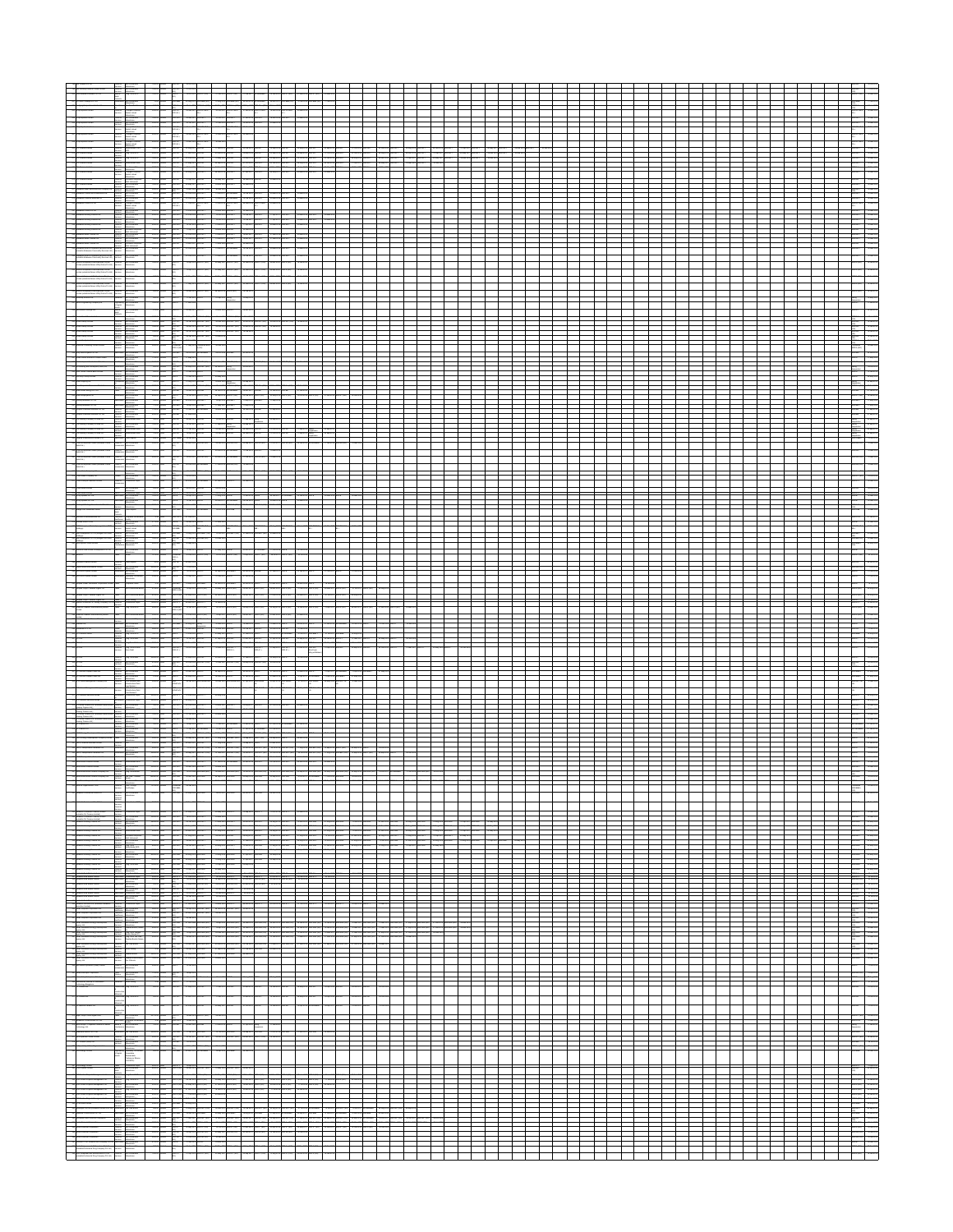|                                                                                                                                                                                                                                 | ī.                  | <b>Colorado</b>                                                                   | $\equiv$      |                         |                       |                  |             |                          |   |      |  |  |  |  |                |  |                |  |  |                |  |                                                                                                                                                                                                                                                                                                           |
|---------------------------------------------------------------------------------------------------------------------------------------------------------------------------------------------------------------------------------|---------------------|-----------------------------------------------------------------------------------|---------------|-------------------------|-----------------------|------------------|-------------|--------------------------|---|------|--|--|--|--|----------------|--|----------------|--|--|----------------|--|-----------------------------------------------------------------------------------------------------------------------------------------------------------------------------------------------------------------------------------------------------------------------------------------------------------|
|                                                                                                                                                                                                                                 |                     |                                                                                   |               |                         |                       |                  |             |                          |   |      |  |  |  |  |                |  |                |  |  |                |  |                                                                                                                                                                                                                                                                                                           |
|                                                                                                                                                                                                                                 |                     |                                                                                   |               |                         |                       |                  |             |                          |   |      |  |  |  |  |                |  |                |  |  |                |  |                                                                                                                                                                                                                                                                                                           |
|                                                                                                                                                                                                                                 |                     |                                                                                   |               |                         |                       |                  |             |                          |   |      |  |  |  |  |                |  |                |  |  |                |  |                                                                                                                                                                                                                                                                                                           |
|                                                                                                                                                                                                                                 |                     |                                                                                   |               |                         |                       |                  |             |                          |   |      |  |  |  |  |                |  |                |  |  |                |  |                                                                                                                                                                                                                                                                                                           |
|                                                                                                                                                                                                                                 |                     |                                                                                   |               |                         |                       |                  |             |                          |   |      |  |  |  |  |                |  |                |  |  |                |  |                                                                                                                                                                                                                                                                                                           |
|                                                                                                                                                                                                                                 | Ш                   |                                                                                   |               |                         |                       |                  |             |                          |   |      |  |  |  |  |                |  |                |  |  |                |  |                                                                                                                                                                                                                                                                                                           |
|                                                                                                                                                                                                                                 |                     |                                                                                   |               |                         |                       |                  |             |                          |   |      |  |  |  |  |                |  |                |  |  |                |  |                                                                                                                                                                                                                                                                                                           |
|                                                                                                                                                                                                                                 |                     |                                                                                   |               |                         |                       |                  |             |                          |   |      |  |  |  |  |                |  |                |  |  |                |  |                                                                                                                                                                                                                                                                                                           |
|                                                                                                                                                                                                                                 |                     |                                                                                   |               |                         |                       |                  |             |                          |   |      |  |  |  |  |                |  |                |  |  |                |  |                                                                                                                                                                                                                                                                                                           |
|                                                                                                                                                                                                                                 |                     |                                                                                   |               |                         |                       |                  |             |                          |   |      |  |  |  |  |                |  |                |  |  |                |  |                                                                                                                                                                                                                                                                                                           |
|                                                                                                                                                                                                                                 |                     |                                                                                   |               |                         |                       |                  |             |                          |   |      |  |  |  |  |                |  |                |  |  |                |  |                                                                                                                                                                                                                                                                                                           |
|                                                                                                                                                                                                                                 |                     |                                                                                   |               |                         |                       |                  |             |                          |   |      |  |  |  |  |                |  |                |  |  |                |  |                                                                                                                                                                                                                                                                                                           |
|                                                                                                                                                                                                                                 |                     |                                                                                   |               |                         |                       |                  |             |                          |   |      |  |  |  |  |                |  |                |  |  |                |  |                                                                                                                                                                                                                                                                                                           |
|                                                                                                                                                                                                                                 |                     |                                                                                   |               |                         |                       |                  |             |                          |   |      |  |  |  |  |                |  |                |  |  |                |  |                                                                                                                                                                                                                                                                                                           |
|                                                                                                                                                                                                                                 |                     |                                                                                   |               |                         |                       |                  |             |                          |   |      |  |  |  |  |                |  |                |  |  |                |  |                                                                                                                                                                                                                                                                                                           |
|                                                                                                                                                                                                                                 |                     |                                                                                   |               |                         |                       |                  |             |                          |   |      |  |  |  |  |                |  |                |  |  |                |  |                                                                                                                                                                                                                                                                                                           |
|                                                                                                                                                                                                                                 |                     |                                                                                   |               |                         |                       |                  |             |                          |   |      |  |  |  |  |                |  |                |  |  |                |  |                                                                                                                                                                                                                                                                                                           |
|                                                                                                                                                                                                                                 |                     |                                                                                   |               |                         |                       |                  |             |                          |   |      |  |  |  |  |                |  |                |  |  |                |  |                                                                                                                                                                                                                                                                                                           |
|                                                                                                                                                                                                                                 |                     |                                                                                   |               |                         |                       |                  |             |                          |   |      |  |  |  |  |                |  |                |  |  |                |  |                                                                                                                                                                                                                                                                                                           |
|                                                                                                                                                                                                                                 |                     |                                                                                   |               |                         |                       |                  |             |                          |   |      |  |  |  |  |                |  |                |  |  |                |  |                                                                                                                                                                                                                                                                                                           |
|                                                                                                                                                                                                                                 |                     |                                                                                   |               |                         |                       |                  |             |                          |   |      |  |  |  |  |                |  |                |  |  |                |  |                                                                                                                                                                                                                                                                                                           |
|                                                                                                                                                                                                                                 |                     |                                                                                   |               |                         |                       |                  |             |                          |   |      |  |  |  |  |                |  |                |  |  |                |  |                                                                                                                                                                                                                                                                                                           |
|                                                                                                                                                                                                                                 |                     |                                                                                   |               |                         |                       |                  |             |                          |   |      |  |  |  |  |                |  |                |  |  |                |  |                                                                                                                                                                                                                                                                                                           |
|                                                                                                                                                                                                                                 |                     |                                                                                   |               |                         |                       |                  |             |                          |   |      |  |  |  |  |                |  |                |  |  |                |  |                                                                                                                                                                                                                                                                                                           |
|                                                                                                                                                                                                                                 |                     |                                                                                   |               |                         |                       |                  |             |                          |   |      |  |  |  |  |                |  |                |  |  |                |  |                                                                                                                                                                                                                                                                                                           |
|                                                                                                                                                                                                                                 |                     |                                                                                   |               |                         |                       |                  |             |                          |   |      |  |  |  |  |                |  |                |  |  |                |  |                                                                                                                                                                                                                                                                                                           |
|                                                                                                                                                                                                                                 |                     |                                                                                   |               |                         |                       |                  |             |                          |   |      |  |  |  |  |                |  |                |  |  |                |  |                                                                                                                                                                                                                                                                                                           |
|                                                                                                                                                                                                                                 |                     |                                                                                   |               |                         |                       |                  |             |                          |   |      |  |  |  |  |                |  |                |  |  |                |  |                                                                                                                                                                                                                                                                                                           |
|                                                                                                                                                                                                                                 |                     |                                                                                   |               |                         |                       |                  |             |                          |   |      |  |  |  |  |                |  |                |  |  |                |  |                                                                                                                                                                                                                                                                                                           |
|                                                                                                                                                                                                                                 |                     |                                                                                   |               |                         |                       |                  |             |                          |   |      |  |  |  |  |                |  |                |  |  |                |  |                                                                                                                                                                                                                                                                                                           |
|                                                                                                                                                                                                                                 |                     |                                                                                   |               |                         |                       |                  |             |                          |   |      |  |  |  |  |                |  |                |  |  |                |  |                                                                                                                                                                                                                                                                                                           |
|                                                                                                                                                                                                                                 |                     |                                                                                   |               |                         |                       |                  |             |                          |   |      |  |  |  |  |                |  |                |  |  |                |  |                                                                                                                                                                                                                                                                                                           |
|                                                                                                                                                                                                                                 |                     |                                                                                   |               |                         |                       |                  |             |                          |   |      |  |  |  |  |                |  |                |  |  |                |  |                                                                                                                                                                                                                                                                                                           |
|                                                                                                                                                                                                                                 |                     |                                                                                   |               |                         |                       |                  |             |                          |   |      |  |  |  |  |                |  |                |  |  |                |  |                                                                                                                                                                                                                                                                                                           |
|                                                                                                                                                                                                                                 |                     |                                                                                   |               |                         |                       |                  |             |                          |   |      |  |  |  |  |                |  |                |  |  |                |  |                                                                                                                                                                                                                                                                                                           |
|                                                                                                                                                                                                                                 |                     |                                                                                   |               |                         |                       |                  |             |                          |   |      |  |  |  |  |                |  |                |  |  |                |  |                                                                                                                                                                                                                                                                                                           |
|                                                                                                                                                                                                                                 |                     | an anns                                                                           |               |                         |                       |                  |             |                          |   |      |  |  |  |  |                |  |                |  |  |                |  |                                                                                                                                                                                                                                                                                                           |
|                                                                                                                                                                                                                                 | <b>TATAR MARINE</b> |                                                                                   |               |                         |                       |                  |             |                          |   |      |  |  |  |  |                |  |                |  |  |                |  |                                                                                                                                                                                                                                                                                                           |
|                                                                                                                                                                                                                                 |                     |                                                                                   |               |                         |                       |                  |             |                          |   |      |  |  |  |  |                |  |                |  |  |                |  |                                                                                                                                                                                                                                                                                                           |
|                                                                                                                                                                                                                                 |                     |                                                                                   |               |                         |                       |                  |             |                          |   |      |  |  |  |  |                |  |                |  |  |                |  |                                                                                                                                                                                                                                                                                                           |
|                                                                                                                                                                                                                                 |                     |                                                                                   |               |                         |                       |                  |             |                          |   |      |  |  |  |  |                |  |                |  |  |                |  |                                                                                                                                                                                                                                                                                                           |
|                                                                                                                                                                                                                                 | Ξ                   |                                                                                   |               |                         |                       |                  |             |                          |   |      |  |  |  |  |                |  |                |  |  |                |  |                                                                                                                                                                                                                                                                                                           |
|                                                                                                                                                                                                                                 | $=$ :               |                                                                                   |               |                         |                       |                  |             |                          |   |      |  |  |  |  |                |  |                |  |  |                |  |                                                                                                                                                                                                                                                                                                           |
|                                                                                                                                                                                                                                 |                     |                                                                                   |               |                         |                       |                  |             |                          |   |      |  |  |  |  |                |  |                |  |  |                |  |                                                                                                                                                                                                                                                                                                           |
|                                                                                                                                                                                                                                 |                     |                                                                                   |               |                         |                       |                  |             |                          |   |      |  |  |  |  |                |  |                |  |  |                |  |                                                                                                                                                                                                                                                                                                           |
|                                                                                                                                                                                                                                 |                     |                                                                                   |               |                         |                       |                  |             |                          |   |      |  |  |  |  |                |  |                |  |  |                |  |                                                                                                                                                                                                                                                                                                           |
|                                                                                                                                                                                                                                 |                     |                                                                                   |               |                         |                       |                  |             |                          |   |      |  |  |  |  |                |  |                |  |  |                |  |                                                                                                                                                                                                                                                                                                           |
|                                                                                                                                                                                                                                 |                     |                                                                                   |               |                         |                       |                  |             |                          |   |      |  |  |  |  |                |  |                |  |  |                |  |                                                                                                                                                                                                                                                                                                           |
|                                                                                                                                                                                                                                 |                     |                                                                                   |               |                         |                       |                  |             |                          |   |      |  |  |  |  |                |  |                |  |  |                |  |                                                                                                                                                                                                                                                                                                           |
|                                                                                                                                                                                                                                 |                     |                                                                                   |               |                         |                       |                  |             |                          |   |      |  |  |  |  |                |  |                |  |  |                |  |                                                                                                                                                                                                                                                                                                           |
|                                                                                                                                                                                                                                 |                     |                                                                                   |               |                         |                       |                  |             |                          |   |      |  |  |  |  |                |  |                |  |  |                |  |                                                                                                                                                                                                                                                                                                           |
|                                                                                                                                                                                                                                 |                     |                                                                                   |               |                         |                       |                  |             |                          |   |      |  |  |  |  |                |  |                |  |  |                |  |                                                                                                                                                                                                                                                                                                           |
|                                                                                                                                                                                                                                 |                     |                                                                                   |               |                         |                       |                  |             |                          |   |      |  |  |  |  |                |  |                |  |  |                |  |                                                                                                                                                                                                                                                                                                           |
|                                                                                                                                                                                                                                 |                     |                                                                                   |               |                         |                       |                  |             |                          |   |      |  |  |  |  |                |  |                |  |  |                |  |                                                                                                                                                                                                                                                                                                           |
|                                                                                                                                                                                                                                 |                     |                                                                                   |               |                         |                       |                  |             |                          |   |      |  |  |  |  |                |  |                |  |  |                |  |                                                                                                                                                                                                                                                                                                           |
|                                                                                                                                                                                                                                 |                     |                                                                                   |               |                         |                       |                  |             |                          |   |      |  |  |  |  |                |  |                |  |  |                |  |                                                                                                                                                                                                                                                                                                           |
|                                                                                                                                                                                                                                 |                     |                                                                                   |               |                         |                       |                  |             |                          |   |      |  |  |  |  |                |  |                |  |  |                |  |                                                                                                                                                                                                                                                                                                           |
|                                                                                                                                                                                                                                 |                     |                                                                                   |               | an an                   |                       |                  |             |                          |   |      |  |  |  |  |                |  |                |  |  |                |  |                                                                                                                                                                                                                                                                                                           |
|                                                                                                                                                                                                                                 |                     |                                                                                   |               |                         |                       |                  |             |                          |   |      |  |  |  |  |                |  |                |  |  |                |  |                                                                                                                                                                                                                                                                                                           |
|                                                                                                                                                                                                                                 |                     |                                                                                   |               |                         |                       |                  |             |                          |   |      |  |  |  |  |                |  |                |  |  |                |  |                                                                                                                                                                                                                                                                                                           |
|                                                                                                                                                                                                                                 |                     | E                                                                                 | 韠             |                         |                       |                  |             |                          |   |      |  |  |  |  |                |  |                |  |  |                |  |                                                                                                                                                                                                                                                                                                           |
|                                                                                                                                                                                                                                 |                     |                                                                                   |               |                         |                       |                  |             |                          |   |      |  |  |  |  |                |  |                |  |  |                |  |                                                                                                                                                                                                                                                                                                           |
|                                                                                                                                                                                                                                 |                     | i<br>Tanzania                                                                     |               |                         |                       |                  |             |                          |   |      |  |  |  |  |                |  |                |  |  |                |  |                                                                                                                                                                                                                                                                                                           |
|                                                                                                                                                                                                                                 |                     |                                                                                   |               |                         |                       |                  |             |                          |   |      |  |  |  |  |                |  |                |  |  |                |  |                                                                                                                                                                                                                                                                                                           |
|                                                                                                                                                                                                                                 |                     |                                                                                   |               |                         |                       |                  |             |                          |   |      |  |  |  |  |                |  |                |  |  |                |  |                                                                                                                                                                                                                                                                                                           |
|                                                                                                                                                                                                                                 |                     | e contained and                                                                   |               |                         |                       |                  |             |                          |   |      |  |  |  |  |                |  |                |  |  |                |  |                                                                                                                                                                                                                                                                                                           |
|                                                                                                                                                                                                                                 |                     | <u>s s</u>                                                                        |               |                         |                       |                  |             |                          |   |      |  |  |  |  |                |  |                |  |  |                |  |                                                                                                                                                                                                                                                                                                           |
|                                                                                                                                                                                                                                 |                     | EET                                                                               |               |                         |                       |                  |             |                          |   |      |  |  |  |  |                |  |                |  |  |                |  | L<br>El<br>┱                                                                                                                                                                                                                                                                                              |
|                                                                                                                                                                                                                                 |                     |                                                                                   |               |                         |                       |                  |             |                          |   |      |  |  |  |  |                |  |                |  |  |                |  |                                                                                                                                                                                                                                                                                                           |
|                                                                                                                                                                                                                                 |                     | E                                                                                 | $\frac{1}{2}$ | <b>The State State</b>  | M. (90) 11 ST AND AND |                  |             |                          |   |      |  |  |  |  |                |  |                |  |  |                |  | $\overline{\phantom{a}}$                                                                                                                                                                                                                                                                                  |
|                                                                                                                                                                                                                                 |                     | $\frac{1}{2}$                                                                     |               |                         |                       |                  |             |                          |   |      |  |  |  |  |                |  |                |  |  |                |  | EE                                                                                                                                                                                                                                                                                                        |
|                                                                                                                                                                                                                                 |                     |                                                                                   |               |                         |                       |                  |             |                          |   |      |  |  |  |  |                |  |                |  |  |                |  |                                                                                                                                                                                                                                                                                                           |
|                                                                                                                                                                                                                                 |                     | E                                                                                 |               | Ë                       |                       |                  |             |                          |   |      |  |  |  |  |                |  |                |  |  |                |  |                                                                                                                                                                                                                                                                                                           |
|                                                                                                                                                                                                                                 | i                   | i<br>Times                                                                        |               | F                       |                       |                  |             |                          |   |      |  |  |  |  |                |  |                |  |  |                |  |                                                                                                                                                                                                                                                                                                           |
|                                                                                                                                                                                                                                 |                     |                                                                                   |               | $\overline{\mathbb{F}}$ |                       |                  |             |                          |   |      |  |  |  |  |                |  |                |  |  |                |  |                                                                                                                                                                                                                                                                                                           |
|                                                                                                                                                                                                                                 |                     |                                                                                   |               |                         |                       |                  |             |                          |   |      |  |  |  |  |                |  |                |  |  |                |  |                                                                                                                                                                                                                                                                                                           |
|                                                                                                                                                                                                                                 |                     |                                                                                   |               |                         |                       |                  |             |                          |   |      |  |  |  |  |                |  |                |  |  |                |  |                                                                                                                                                                                                                                                                                                           |
|                                                                                                                                                                                                                                 |                     |                                                                                   |               |                         |                       |                  |             |                          |   |      |  |  |  |  |                |  |                |  |  |                |  | $n$ and see                                                                                                                                                                                                                                                                                               |
|                                                                                                                                                                                                                                 |                     |                                                                                   |               | $\frac{1}{n}$           |                       |                  |             |                          |   |      |  |  |  |  |                |  |                |  |  |                |  | a wan                                                                                                                                                                                                                                                                                                     |
|                                                                                                                                                                                                                                 |                     |                                                                                   | =             |                         |                       |                  |             |                          |   |      |  |  |  |  |                |  |                |  |  |                |  |                                                                                                                                                                                                                                                                                                           |
|                                                                                                                                                                                                                                 |                     | a an dun coman<br>1980<br>1980<br>1980 - An dun coman<br>1980 - An dun coman<br>- | ≒             | Total C                 |                       |                  |             |                          |   |      |  |  |  |  |                |  |                |  |  |                |  | E                                                                                                                                                                                                                                                                                                         |
|                                                                                                                                                                                                                                 |                     |                                                                                   |               |                         |                       |                  |             |                          |   |      |  |  |  |  |                |  |                |  |  |                |  | -                                                                                                                                                                                                                                                                                                         |
|                                                                                                                                                                                                                                 |                     |                                                                                   |               |                         |                       |                  |             |                          |   |      |  |  |  |  |                |  |                |  |  |                |  |                                                                                                                                                                                                                                                                                                           |
|                                                                                                                                                                                                                                 |                     | $\frac{1}{2}$                                                                     |               |                         |                       |                  |             |                          |   |      |  |  |  |  |                |  |                |  |  |                |  |                                                                                                                                                                                                                                                                                                           |
|                                                                                                                                                                                                                                 |                     |                                                                                   |               |                         |                       |                  |             |                          |   |      |  |  |  |  |                |  |                |  |  |                |  |                                                                                                                                                                                                                                                                                                           |
|                                                                                                                                                                                                                                 |                     | EE                                                                                |               |                         | $-$                   | an announce<br>┭ | All charges |                          |   |      |  |  |  |  |                |  |                |  |  |                |  |                                                                                                                                                                                                                                                                                                           |
|                                                                                                                                                                                                                                 |                     |                                                                                   |               |                         |                       | ┱                |             |                          |   |      |  |  |  |  |                |  |                |  |  |                |  |                                                                                                                                                                                                                                                                                                           |
| $\begin{array}{c} \begin{array}{c} \begin{array}{c} \begin{array}{c} \end{array} \\ \begin{array}{c} \end{array} \\ \begin{array}{c} \end{array} \end{array} \end{array} \end{array}$<br>j.<br>$\overline{a}$<br>$\overline{a}$ |                     | e e                                                                               |               |                         |                       |                  |             |                          |   |      |  |  |  |  |                |  |                |  |  |                |  |                                                                                                                                                                                                                                                                                                           |
|                                                                                                                                                                                                                                 |                     |                                                                                   |               |                         |                       |                  |             |                          |   |      |  |  |  |  |                |  |                |  |  |                |  |                                                                                                                                                                                                                                                                                                           |
|                                                                                                                                                                                                                                 |                     |                                                                                   |               |                         |                       |                  |             | $\overline{\phantom{a}}$ | = | 32 E |  |  |  |  | <u> Liston</u> |  | <u> Tarihi</u> |  |  | <u>e de la</u> |  | $\frac{1}{2}$ , $\frac{1}{2}$ , $\frac{1}{2}$ , $\frac{1}{2}$ , $\frac{1}{2}$ , $\frac{1}{2}$ , $\frac{1}{2}$ , $\frac{1}{2}$ , $\frac{1}{2}$ , $\frac{1}{2}$ , $\frac{1}{2}$ , $\frac{1}{2}$ , $\frac{1}{2}$ , $\frac{1}{2}$ , $\frac{1}{2}$ , $\frac{1}{2}$ , $\frac{1}{2}$ , $\frac{1}{2}$ , $\frac{1$ |